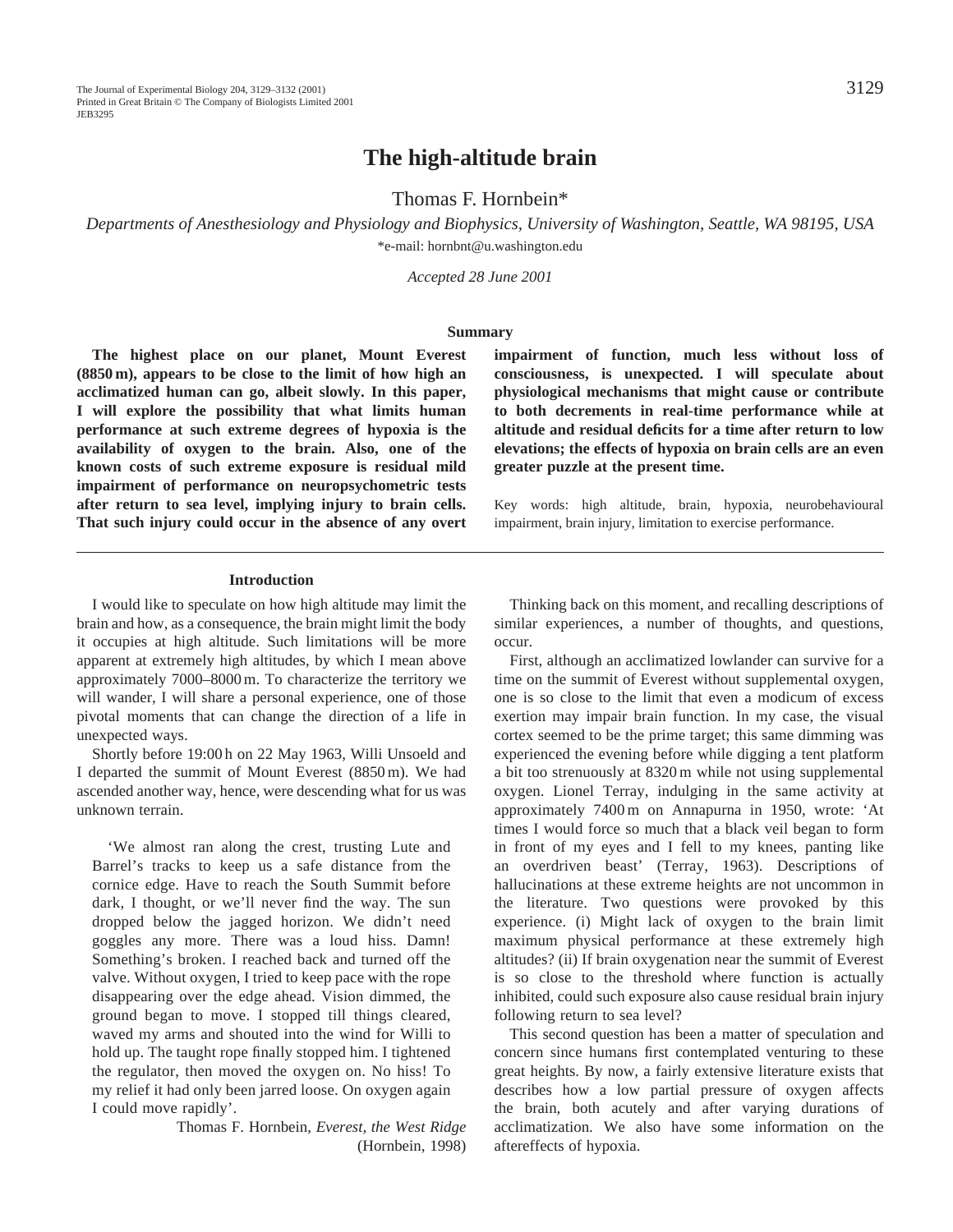## **Consequences of hypoxia: real time**

# *Acute exposure*

Beginning with the notorious balloon flights in the latter half of the 19th century (Glaisher et al., 1981), an extensive literature describes not only such dramatic but also subtler effects of hypoxia on the central nervous system. Investigators have documented decrements in performance on a variety of neuropsychometric tests after sudden exposure to even relatively moderate hypoxia (2000–4500 m). The literature has been reviewed by Stickney and Van Liere (Stickney and Van Liere, 1953), Tune (Tune, 1964) and, more recently, by Ernsting (Ernsting, 1978). One response to acute hypoxia is slowed performance, particularly on more complex tests of cognitive and motor function. While error rates also increase, a number of investigators have suggested that slowing might be a strategy designed to minimize mistakes. Changes (in a visual-positioning test performed during light work) have been reported at an altitude as low as 1500 m (Denison et al., 1966). These changes with acute hypoxia are evidence that even modest levels of hypoxia can impair brain function.

#### *Sustained hypoxia*

The history of Mount Everest climbs is replete with anecdotal accounts of cognitive impairment of various forms, dating from the early attempts in the 1920s and 1930s. 'Mental laziness', i.e. a disinclination rather than an inability to perform mental work, was reported (Greene, 1957). Greene also reported hallucinations, such as Frank Smythe's famous 'pulsating teapots'; the feeling that another individual is present, sometimes as a benevolent protector, exists anecdotally from both old and recent climbs. A variety of tests have revealed decrements in performance manifest, as with acute hypoxia, by slowing in reaction time with a lesser impact on error rates (Kennedy et al., 1989), changes being more prominent with more complex tests demanding higher levels of cognitive function. The seminal studies by Ryn of Polish mountaineers ascending to 5300 m revealed remarkable perturbations not only of performance on neuropsychometric tests but of behavior, mood and even neurological function (Ryn, 1971).

## **Consequences of hypoxia: aftereffects**

In this same paper Ryn also provided the first report of behavioral abnormalities persisting after returning to low altitude (Ryn, 1971). Since that time, a small but mostly consistent literature has documented neurobehavioral changes following exposure to very high altitude. I will describe two of these works briefly, that of Hornbein, Schoene and Townes (Hornbein et al., 1989) and the observations reported by Regard et al. (Regard et al., 1989). We studied mainly members of the American Medical Research Expedition to Mount Everest (AMREE) in 1981 and subjects participating in Operation Everest II, a chamber simulation performed in 1985. Comparing performance following hypoxic exposure with that prior to ascent, we found decrements in short-term memory,

aphasic deficits and decreased finger-tapping speed. When AMREE members were tested a year later, memory and aphasia deficits were no longer apparent, but in 13 of 16 participants finger-tapping speed remained impaired. Regard et al. studied eight 'world-class' mountaineers, all of whom had climbed above 8500 m one or more times without the use of supplemental oxygen (Regard et al., 1989). Neuropsychometric tests were performed 2–10 months after return to low altitude. All eight showed some performance decrements compared with a matched group of climbers who had no such high-altitude exposure. Five individuals seemed to be particularly affected, with mild impairment of concentration, short-term memory and cognitive flexibility (the ability to shift concepts and control errors). Three of these five showed electroencephalographic (EEG) abnormalities. Garrido et al. have reported magnetic resonance imaging (MRI) abnormalities in some individuals after return from these high altitudes (Garrido et al., 1993). Other literature is summarized by Raichle and Hornbein (Raichle and Hornbein, 2001).

The conclusions from these observations are that, even without a loss of consciousness or overt evidence of impaired function while at extreme altitude, some individuals show evidence of brain injury, at least for a time, after return to sea level. Individuals seem to vary considerably in their vulnerability. One factor associated with such variability is the ventilatory response to hypoxia (HVR). Curiously, individuals with a higher HVR appeared to sustain greater impairment in spite of a higher arterial oxygen saturation and a greater capacity to perform work while at high altitude (Masuyama et al., 1986; Schoene et al., 1984). I will return to the possible significance of this observation in the next section.

A sea-level counterpart to these high-altitude mountaineers may be individuals with arterial hypoxemia consequent to chronic obstructive pulmonary disease. These individuals show similar impairment on neuropsychometric tests (Grant et al., 1982), and the progression of this impairment can be prevented, perhaps even reversed, by long-term continuous oxygen therapy to ameliorate the hypoxemia (Grant and Heaton, 1985). These findings too support the presumption that even non-life-threatening hypoxia may hurt the brain if sustained long enough.

#### **What is going on?**

High altitude slows the brain and can injure the brain, and brain hypoxia may play a role in limiting physical performance at extreme elevations. How do these changes come about? I would like to speculate on two interconnected questions. (i) Does brain hypoxia limit work capacity, at least at extremely high altitude? If so, what mechanisms might provoke sufficient hypoxia of the relevant neuronal pathways? (ii) Noting the general belief, based upon extensive laboratory investigations in non-human primates, that inspired hypoxia alone does not cause brain injury, how might we explain the residual deficits observed in apparently normally functioning high-altitude mountaineers and chronically hypoxemic sea-level dwellers?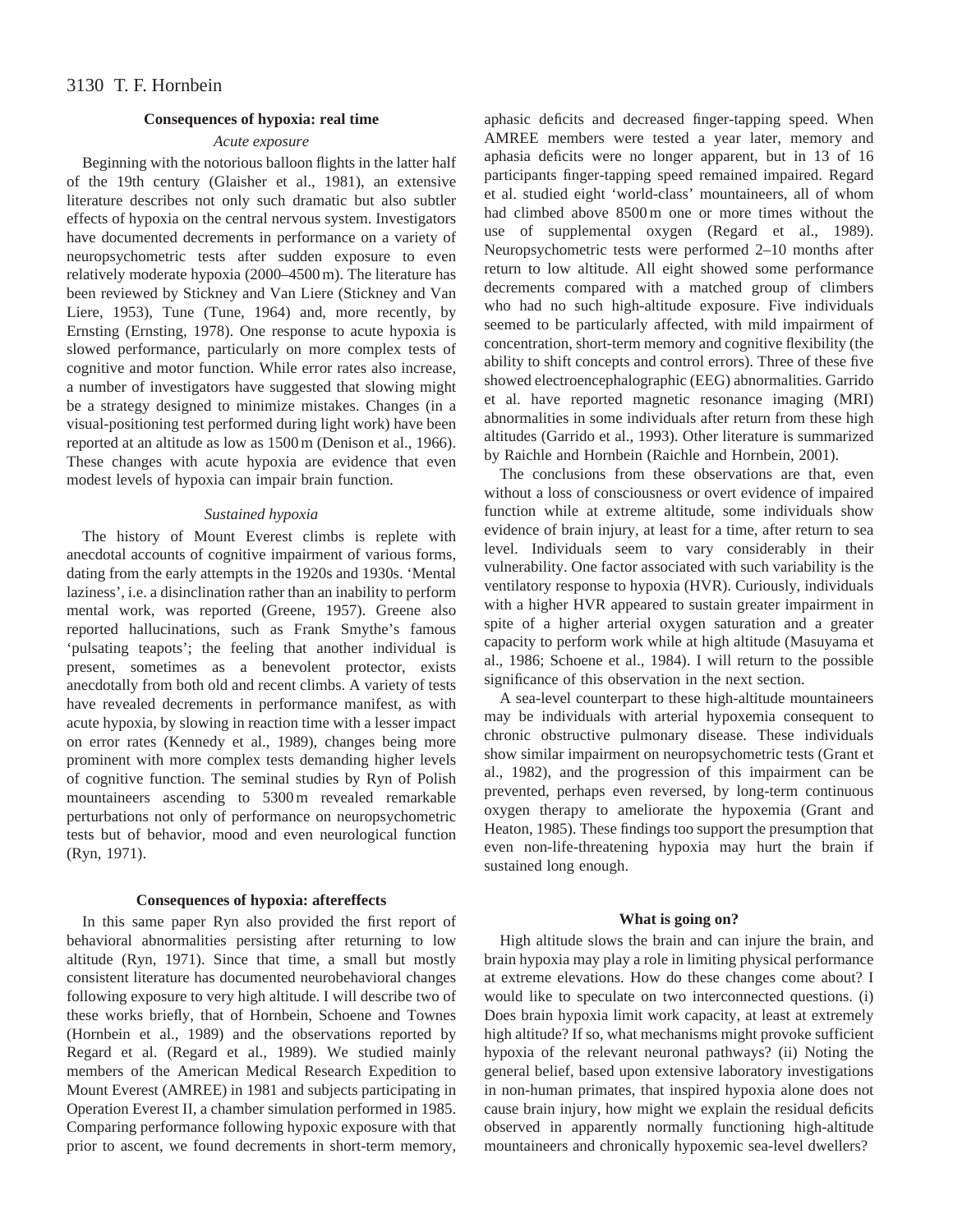# *The mechanism of injury*

The transition from rest to exercise might contribute to impairment of brain function. The increase in cardiac output shortens both pulmonary and peripheral tissue capillary transit time, a perfect setup at low arterial  $P<sub>O<sub>2</sub></sub>$  for diffusion limitation. Such exercise-induced arterial hypoxemia is well-documented (Wagner et al., 1987; West et al., 1962), and recently Wagner has proffered the possibility of diffusion limitation playing a role in oxygen flux at the tissue level (Wagner, 1996).

The additional hypoxemia may set in motion a second means of increasing brain hypoxia, particularly in those with a higher HVR. As noted above, a higher HVR seems to be associated with greater brain injury. A higher HVR will result in both a higher arterial  $P_{\text{O}_2}$  and a lower arterial  $P_{\text{CO}_2}$  than in those with a lower HVR. Both these changes could decrease cerebral blood flow and, hence, cerebral oxygen delivery, even though the small rise in arterial *P*O∑ might increase arterial oxygen content appreciably because of the steep slope of the oxygen–hemoglobin dissociation curve at these low values of  $P_{\text{O}_2}$ . The end result might be that, while muscle is receiving more oxygen, the brain is getting less, perhaps enough less when added to the already extreme arterial hypoxemia to result in neuronal injury.

Can hypoxia alone injure brain cells? The general thinking on the basis of short-term studies of severe acute hypoxia is that hypoxia alone cannot injure the brain; some ischemia is also required (Simon, 1995). We do not know whether longterm hypoxia in the awake animal might cause brain injury in the absence of ischemia.

What might cause the injury? Acute ischemia severe enough to injure brain cells is associated with a loss of consciousness, the absence of brain electrical activity and the depletion of energy stores, setting in motion release of the excitotoxic neurotransmitter, glutamate, followed by Ca2+-mediated cell death. Such a mechanism seems unlikely to explain how high altitude causes injury to brain cells. Might programmed cell death, apoptosis, be set in motion, to be manifest over a longer time (Miller and Marx, 1998)? Could oxygen radicals play a role (Coyle and Puttfarcken, 1993)? Might there be a contribution from hypoxic release of hormones such as glucocorticoids? At this stage, we have no explanation, only speculation about what, at the cellular level, could cause such selective cell death (Sapolsky et al., 1985).

#### *Limitation of performance*

How might such extreme hypoxemia, arterial *P*<sub>O2</sub> slightly below 30 mmHg (1 mmHg=0.133 kPa) at rest and even lower with exercise, limit work capacity? The diminishing maximum rate of oxygen uptake  $(\dot{V}_{\rm O2max})$  with increasing altitude is well documented: at the summit of Mount Everest, it is no more than 25–30 % of the sea-level value. Might brain hypoxia contribute to this performance limitation? We do know that above 8000 m, perhaps even lower, dimming of vision with but modest exertion, reports of hallucinations and accounts of impaired judgment occur; all are compatible with a brain hovering dangerously close to imbalance between oxygen supply and need. Thus, only a small additional diminution in supply or increase in need might be sufficient to tip the scales towards impaired brain function.

The same physiological mechanisms I have described above as possible inciters of hypoxic brain injury might also interfere with brain function while at altitude, at rest and particularly with exertion. Another possible mechanism might relate less to diminished supply than to an increased need. Positron emission tomography (PET) and functional magnetic resonance imaging (fMRI) studies document activation of focal areas within the brain, e.g. the motor cortex with exercise (Raichle and Hornbein, 2001). If increased flow fails to match the increased need, focal failure of neuronal function may result. Such focal depression could occur even in the absence of signs of more global inadequacy such as visual or other changes. Studies during Operation Everest II, a chamber simulation of an Everest ascent, found that muscle energy stores are normal and that the muscle was capable of responding fully to electrical stimulation of its innervation, implying that the muscle itself is not limiting performance (Green et al., 1989).

What is happening at the cellular level to slow or impair performance in the presence of conscious hypoxia is no clearer than how injury occurs. Possible direct cellular effects of hypoxia and hypocapnia, or secondary influences of alterations in levels of neurotransmitters (e.g. dopamine, norepinephrine) and hormones (e.g. glucocorticoids), are discussed in the review by Raichle and Hornbein (Raichle and Hornbein, 2001).

#### **Concluding remarks**

We know that the human brain at extremely high altitude exists in an environment close to the limits of what is needed for it to function. Both real-time and residual impairments occur. What we do not know yet is whether brain hypoxia limits the capacity to perform work near the summit of Mount Everest. Nor do we understand how hypoxia of a degree that appears to allow fairly normal function (such as climbing Everest without oxygen) leaves in its wake a residual injury to the brain.

#### **References**

- **Coyle, J. T. and Puttfarcken, P.** (1993). Oxidative stress, glutamate and neurodegenerative disorders. *Science* **262**, 689–695.
- **Denison, D. M., Ledwith, F. and Poulton, E. C.** (1966). Complex reaction times at simulated cabin altitudes of 5,000 feet and 8,000 feet. *Aerospace Med.* **37**, 1010–1013.
- **Ernsting, J.** (1978). Prevention of hypoxia acceptable compromises. *Aviat. Space Env. Med.* **49**, 495–502.
- **Garrido, E., Castello, A. and Ventura, J. L.** (1993). Cortical atrophy and other brain magnetic resonance imaging (MRI) changes after extremely high-altitude climbs without oxygen. *Int. J. Sport Med.* **14**, 232–234.
- **Glaisher, J., Flammarion, C., De Fonvielle, E. and Tissandier, G.** (1981). Ascent from Wolverhampton. In *High Altitude Physiology* (ed. J. B. West), pp. 104–110. Stroudsberg, PA: Hutchinson Ross.
- **Grant, I. and Heaton, R. K.** (1985). Neuropsychiatric abnormalities in advanced COPD. In *Chronic Obstructive Pulmonary Disease* (ed. T. L. Petty), pp. 355–373. New York: Marcel Dekker.
- **Grant, I., Heaton, R. K., McSweeney, A. J., Adams, K. M. and Timms, R. M.** (1982). Neurophysiologic findings in hypoxemic chronic obstructive pulmonary disease. *Archs. Int. Med.* **142**, 1470–1476.